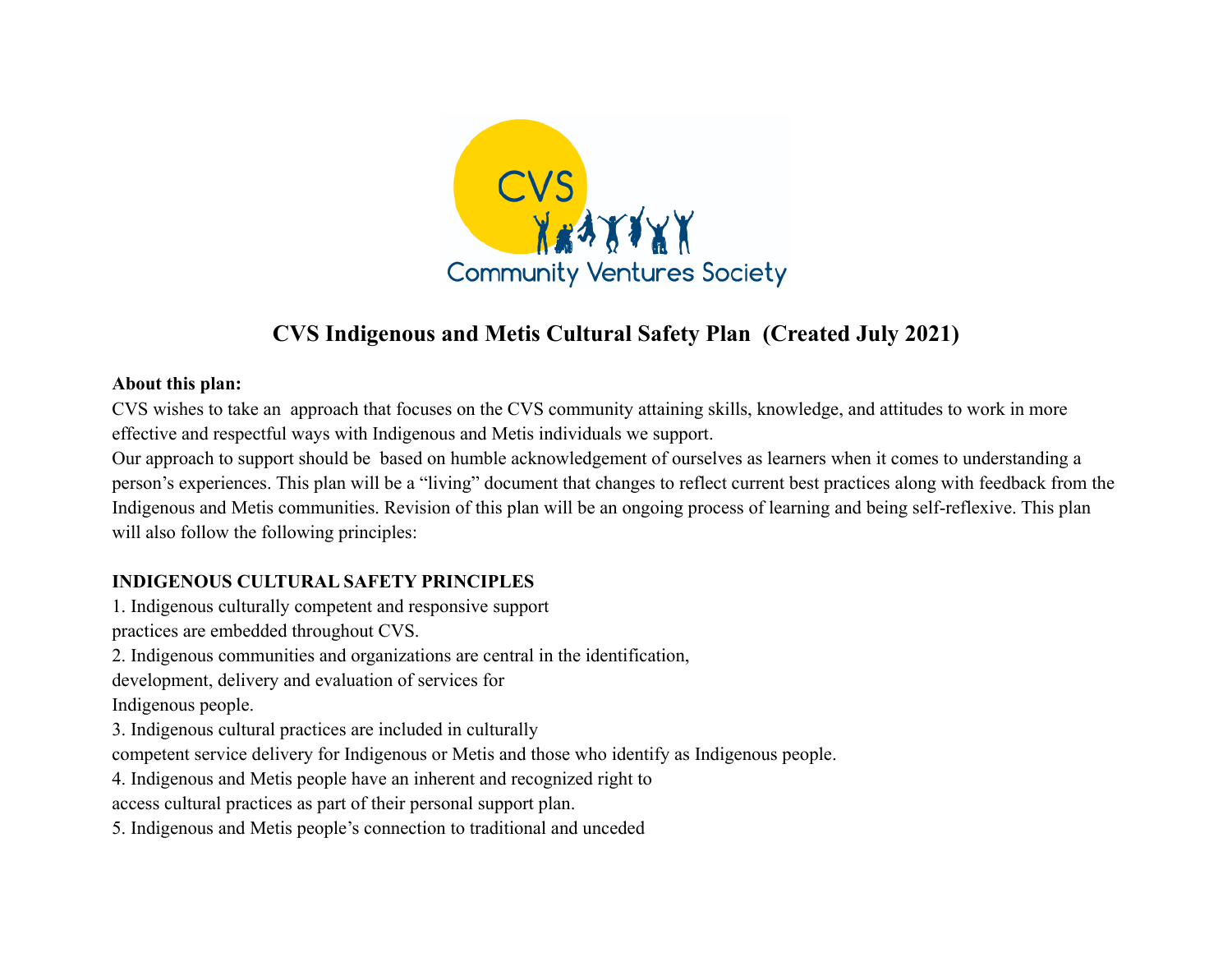territories is recognized as an integral component to well-being and care.

## **BECOMING A CULTURALLY SAFE ORGANIZATION**

## 1. INCLUSION OF INDIGENOUS KNOWLEDGE AND EXPERTISE

CVS will include Indigenous knowledge and expertise in all levels of service delivery. This will be reflected in engagement with Aboriginal Health leadership, community and clients, staff education, recruitment and retention, and service delivery.

### 2. WELCOMING AND ACKNOWLEDGMENT OF TRADITIONAL TERRITORY

As official CVS protocol, leadership will give a land acknowledgement at formal meetings, public events or conferences. The CVS website will also include acknowledgement of all traditional territories where CVS services are delivered.

3. RIGHT TO TRADITIONAL MEDICINES

CVS staff will facilitate the inclusion and access to traditional medicines in care planning on request.

4. RIGHT TO TRADITIONAL PRACTICE AND CEREMONY

CVS staff will facilitate the inclusion and access to traditional practice and ceremony in personal planning and daily life on request.

### **RESPONSIBILITIES/ PRACTICE**

SENIOR LEADERSHIP WILL:

- Lead and demonstrate the overall organizational commitment to delivering accessible Indigenous Cultural Safety;
- Endorse and support organizational initiatives and the development of practice guidelines that strengthen Indigenous Cultural Safety;
- Support the meaningful engagement of Indigenous groups in governance and decision making; and planning and delivery of services that meet the needs of Indigenous people.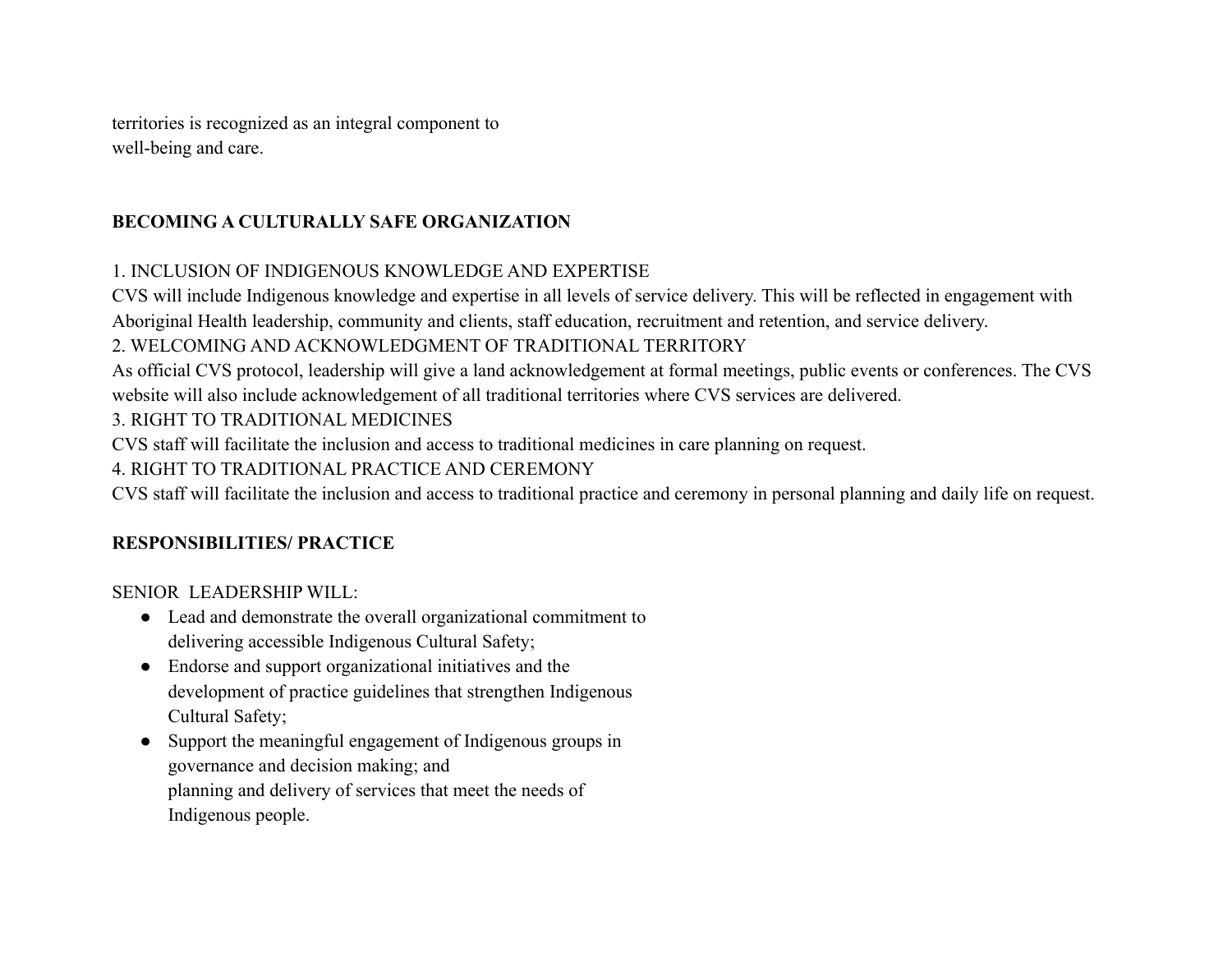#### MANAGEMENT / SUPERVISORS WILL:

- Support the meaningful engagement and partnerships with Indigenous people in the planning and delivery of services;
- Facilitate the development of policies, procedures and other changes in CVS's operations to enhance Indigenous Cultural Safety;
- Plan and deliver services that meet the needs of Indigenous people;
- Respond to practices and barriers that hinder Indigenous Cultural Safety. These practices and barriers may be identified by staff, external agencies or communities;
- Provide ongoing professional development opportunities and resources for staff to build Indigenous Cultural Safety; and
- Support staff to incorporate Indigenous Cultural Safety into the delivery of services and to put knowledge and skills into Practice.
- Gain knowledge about the effects of intergenerational Trauma and Reconciliation
- Be knowledgeable in how to seek Indigenous mental health assistance and emergency response services if needed

#### FRONTLINE STAFF WILL:

- Provide appropriate, equitable and culturally safe care;
- Support Indigenous clients to engage in decision-making around their own Cultural practices and support;
- When possible and requested, integrate traditional Cultural Practices into support care plans based on safety and benefit;
- Develop personal and professional knowledge and skills in Indigenous Cultural Safety;
- Participate in improving Indigenous Cultural Safety;